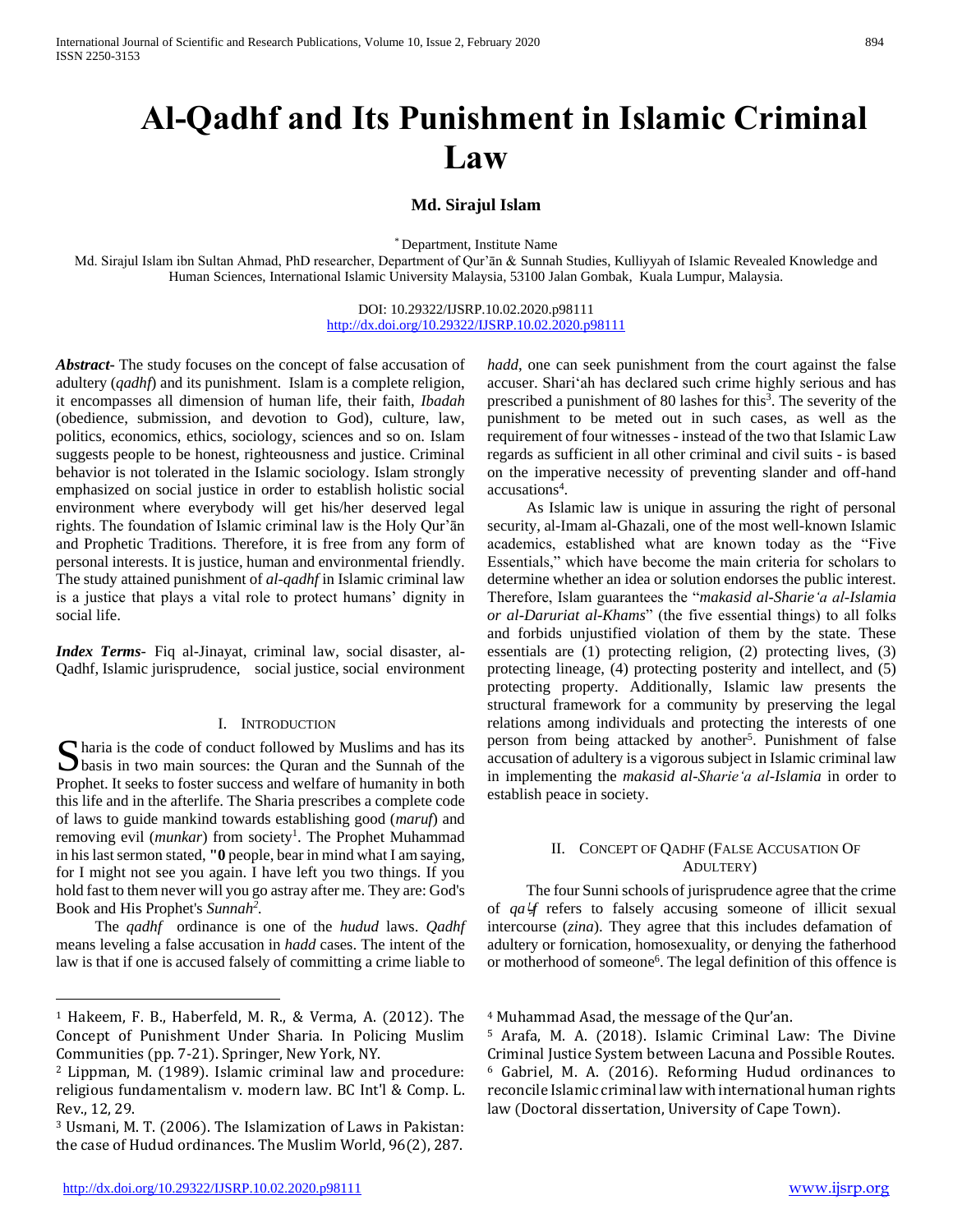the allegation that someone has had unlawful intercourse of whatever kind, or the denial of a person's legitimate descent, at least if his or her mother is a Muslim and a free person<sup>7</sup>. An unfounded accusation of unlawful sexual intercourse (slander, calumny, defamation) (*qadhf* ) 8 .

# III. PUNISHMENT OF FALSE ACCUSATION OF ADULTERY

 *Al-Qadhf,* meaning to slander or defame an innocent person of the crime of fornication, is punishable by flogging with eighty lashes. The penalty requires the accused fornicator to demand the application of the penalty to the alleged perjurer<sup>9</sup>. *Qadhf* punishment could be implemented based following issues:

- a. Concerning the punishment for the crime of *qadhf,* the four schools agree that the offender is to be beaten with 80 lashes if the victim is a free person and with 40 lashes if the victim is a slave $^{10}$ .
- b. The four schools agree, further, that for the criminal offence of *qadhf* to be fulfilled the accusation of *zina (illegal sex)* has to be brought forth by a direct clear statement and by the free will of the offender<sup>11</sup>.
- c. The offender has to be mentally sane and mature (having reached puberty) and also the victim has to be a mature and sane Muslim<sup>12</sup>.
- d. He has to be of good moral standing, who has never been convicted of the crime of adultery before. In other words, a non-Muslim is not protected from defamation<sup>13</sup>.
- e. The four schools agree that the offender, ie the person who accuses someone of *zina,* has to prove his accusation by providing four witnesses. If the accuser is not able to provide the necessary witnesses, he has to be punished for the crime of defamation. This prescription is based on Surah 24:4-5.

 *adultery], and then are unable to produce four witnesses [in support of their accusation], flog them with eighty stripes; and ever after refuse to accept from them any testimony - since it is they, they that are truly depraved! Excepting [from this interdict] only those who afterwards repent and made amends: for, behold, God is much-forgiving, a dispenser of grace<sup>14</sup> .*

 $\overline{a}$ 

See also: Lippman, M. (1989). Islamic criminal law and procedure: religious fundamentalism v. modern law. BC Int'l & Comp. L. Rev., 12, 29.

- f. The term *muhsanat* denotes literally "women who are fortified [against unchastity]", i.e., by marriage and/or faith and self-respect, implying that, from a legal point of view, every woman must be considered chaste unless a conclusive proof to the contrary is produced. (This passage relates to women other than the accuser's own wife, for in the latter case - as shown in verses 6-9 – the law of evidence and the consequences are different<sup>15</sup>.
- g. Any person who claims and witnesses who testify in good faith, either with *syahadah* or bayyinah before the Court, to prove the offence of adultery or sodomy but the evidence does not meet the requirements of hukum syarak for the accused to be imposed with *hudud* punishment, then the claimant and the witnesses shall not be guilty of *qadhf* offence**<sup>16</sup>** .
- h. By obvious implication, this order applies also to cases where a woman accuses a man of illicit sexual intercourse, and is subsequently unable to prove her accusation legally $17$ .
- i. As laid down in several authentic sayings of the Prophet, the evidence of the four witnesses must be direct, and not merely circumstantial: in other words, it is not sufficient for them to have witnessed a situation which made it evident that sexual intercourse was taking or had taken place: they must have witnessed the sexual act as such, and must be able to prove this to the entire satisfaction of the judicial authority (Razi, summing up the views of the greatest exponents of Islamic Law)<sup>18</sup>.
- j. Since such a complete evidence is extremely difficult, if not impossible, to obtain, it is obvious that the purpose of the above Qur'ānic order is to prevent, in practice, all third-party accusations relating to illicit sexual intercourse - for, "man has been created weak" (4: 28) - and to make a proof of adultery dependent on a voluntary, faith-inspired confession of the guilty parties themselves<sup>19</sup>.
- k. It is important to note, though, that this verse speaks only of the protection of women from being falsely accused of *zina*. The four Sunni schools, however, describe the crime of *qadhf* in a gender neutral way<sup>20</sup>.

<sup>11</sup> Gabriel, M. A. (2016). Reforming Hudud ordinances to reconcile Islamic criminal law with international human rights law (Doctoral dissertation, University of Cape Town).

<sup>12</sup> Gabriel, M. A. (2016). Reforming Hudud ordinances to reconcile Islamic criminal law with international human rights law (Doctoral dissertation, University of Cape Town).

<sup>13</sup> Gabriel, M. A. (2016). Reforming Hudud ordinances to reconcile Islamic criminal law with international human rights law (Doctoral dissertation, University of Cape Town).

<sup>14</sup> Al-Qur'an, Surah an-Nur, 24: 4-5.

<sup>15</sup> Muhammad Asad, the message of the Qur'an.

- <sup>16</sup> Syariah Criminal Code (II) (1993) 2015.
- <sup>17</sup> Muhammad Asad, the message of the Qur'an.
- <sup>18</sup> Muhammad Asad, the message of the Qur'an.
- <sup>19</sup> Muhammad Asad, The message of the Qur'an.

<sup>20</sup> Gabriel, M. A. (2016). Reforming Hudud ordinances to reconcile Islamic criminal law with international human rights law (Doctoral dissertation, University of Cape Town).

<sup>7</sup> Peters, R. (2005). Crime and punishment in Islamic law: Theory and practice from the sixteenth to the twenty-first century (No. 2). Cambridge University Press.

<sup>8</sup> Peters, R. (2005). Crime and punishment in Islamic law: Theory and practice from the sixteenth to the twenty-first century (No. 2). Cambridge University Press.

<sup>9</sup> Arafa, M. A., & Burns, J. G. (2015). Judicial Corporal Punishment in the United States: Lessons from Islamic Criminal Law for Curing the Ills of Mass Incarceration. Ind. Int'l & Comp. L. Rev., 25, 385.

<sup>10</sup> Gabriel, M. A. (2016). Reforming Hudud ordinances to reconcile Islamic criminal law with international human rights law (Doctoral dissertation, University of Cape Town).